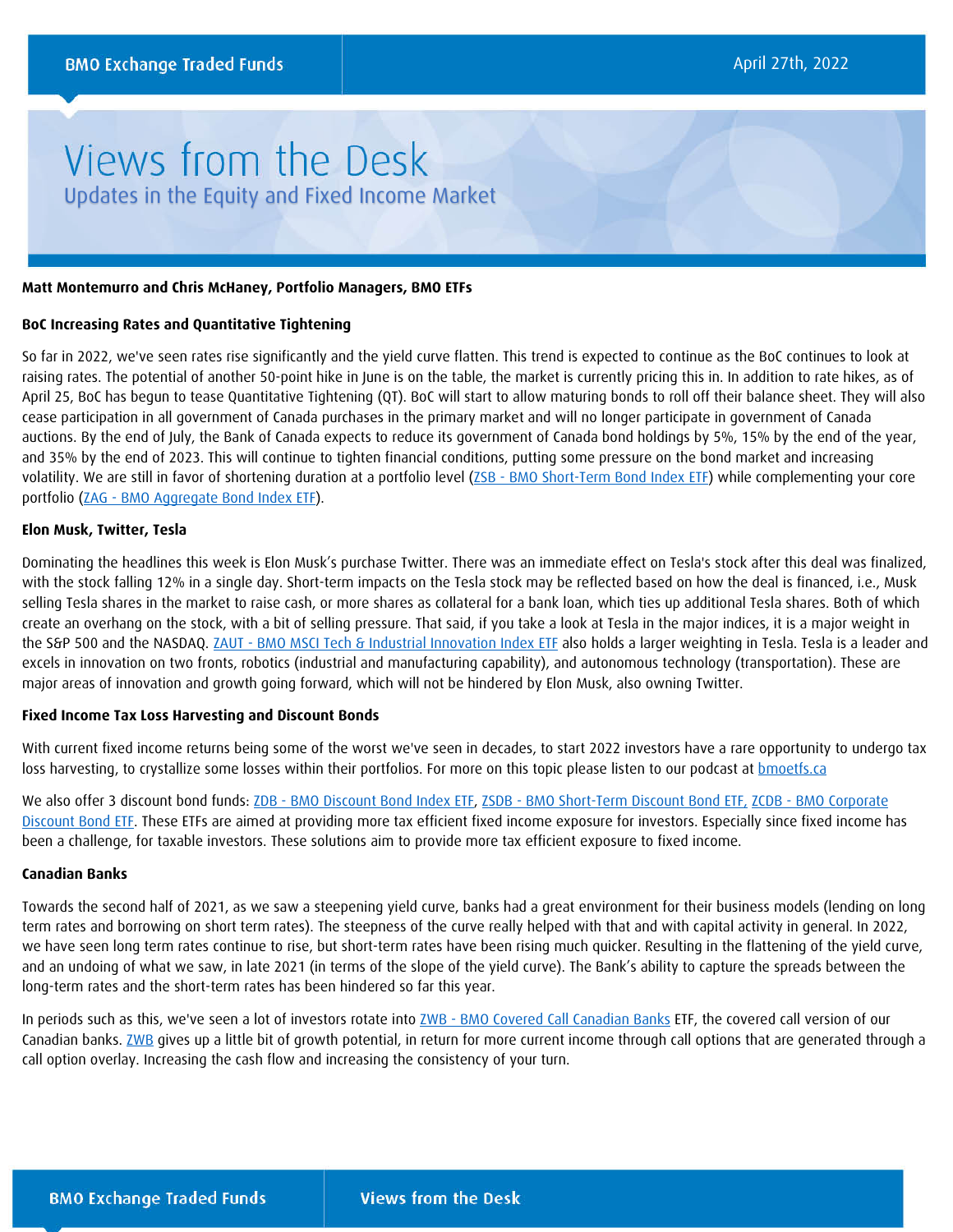## Views from the Desk Updates in the Equity and Fixed Income Market

#### **ZDV - [BMO Canadian Dividend ETF](https://www.bmo.com/gam/ca/advisor/products/etfs?fundUrl=/fundProfile/ZDV#fundUrl=%2FfundProfile%2FZDV)**

We've built this portfolio by looking for dividend growers, companies that are growing their dividends over time, on a sustainable basis. When inflation expectations are on the higher end, it's important to be invested in cash generative companies. They are earning money today through their operations, day in and day out. A portfolio of companies (like the ones in [ZDV\)](https://www.bmo.com/gam/ca/advisor/products/etfs?fundUrl=/fundProfile/ZDV#fundUrl=%2FfundProfile%2FZDV), that are very cash generative is what's been benefiting in the market currently, especially in Canada. In addition, because Canada is focused on energy and resources, Canadian companies have been benefiting as well. The two tailwinds working in the favor o[f ZDV](https://www.bmo.com/gam/ca/advisor/products/etfs?fundUrl=/fundProfile/ZDV#fundUrl=%2FfundProfile%2FZDV) right now are energy companies (15% allocation) that are benefiting from higher oil prices and materials companies(8.9% allocation).

#### BMO ETF podcasts are also available on



**BMO Exchange Traded Funds** 

#### Source: Bloomberg, All returns and data points April, 2022.

Any statement that necessarily depends on future events may be a forward-looking statement. Forward-looking statements are not guarantees of performance. They involve risks, uncertainties and assumptions. Although such statements are based on assumptions that are believed to be reasonable, there can be no assurance that actual results will not differ materially from expectations. Investors are cautioned not to rely unduly on any forward-looking statements. In connection with any forward-looking statements, investors should carefully consider the areas of risk described in the most recent simplified prospectus. The viewpoints expressed by the Portfolio Manager represents their assessment of the markets at the time of publication. Those views are subject to change without notice at any time without any kind of notice. The information provided herein does not constitute a solicitation of an offer to buy, or an offer to sell securities nor should the information be relied upon as investment advice. Past performance is no guarantee of future results. The statistics in this update are based on information believed to be reliable but not guaranteed. This communication is intended for informational purposes only. This article is for information purposes. The information contained herein is not, and should not be construed as, investment, tax or legal advice to any party. Investments should be evaluated relative to the individual's investment objectives and professional advice should be obtained with respect to any circumstance. The BMO ETFs or securities referred to herein are not sponsored, endorsed or promoted by MSCI Inc. ("MSCI"), and MSCI bears no liability with respect to any such BMO ETFs or securities or any index on which such BMO ETFs or securities are based. The prospectus of the BMO ETFs contains a more detailed description of the limited relationship MSCI has with BMO Asset Management Inc. and any related BMO ETFs.

Commissions, management fees and expenses (if any) all may be associated with investments in exchange traded funds. Please read the ETF Facts or prospectus before investing. Exchange traded funds are not guaranteed, their values change frequently, and past performance may not be repeated.

For a summary of the risks of an investment in the BMO ETFs, please see the specific risks set out in the prospectus. BMO ETFs and ETF series trade like stocks, fluctuate in market value and may trade at a discount to their net asset value, which may increase the risk of loss. Distributions are not guaranteed and are subject to change and/or elimination. BMO ETFs are managed by BMO Asset Management Inc., which is an investment fund manager and a portfolio manager, and a separate legal entity from Bank of Montreal. ®/™Registered trade-marks/trade-mark of Bank of Montreal, used under licence.